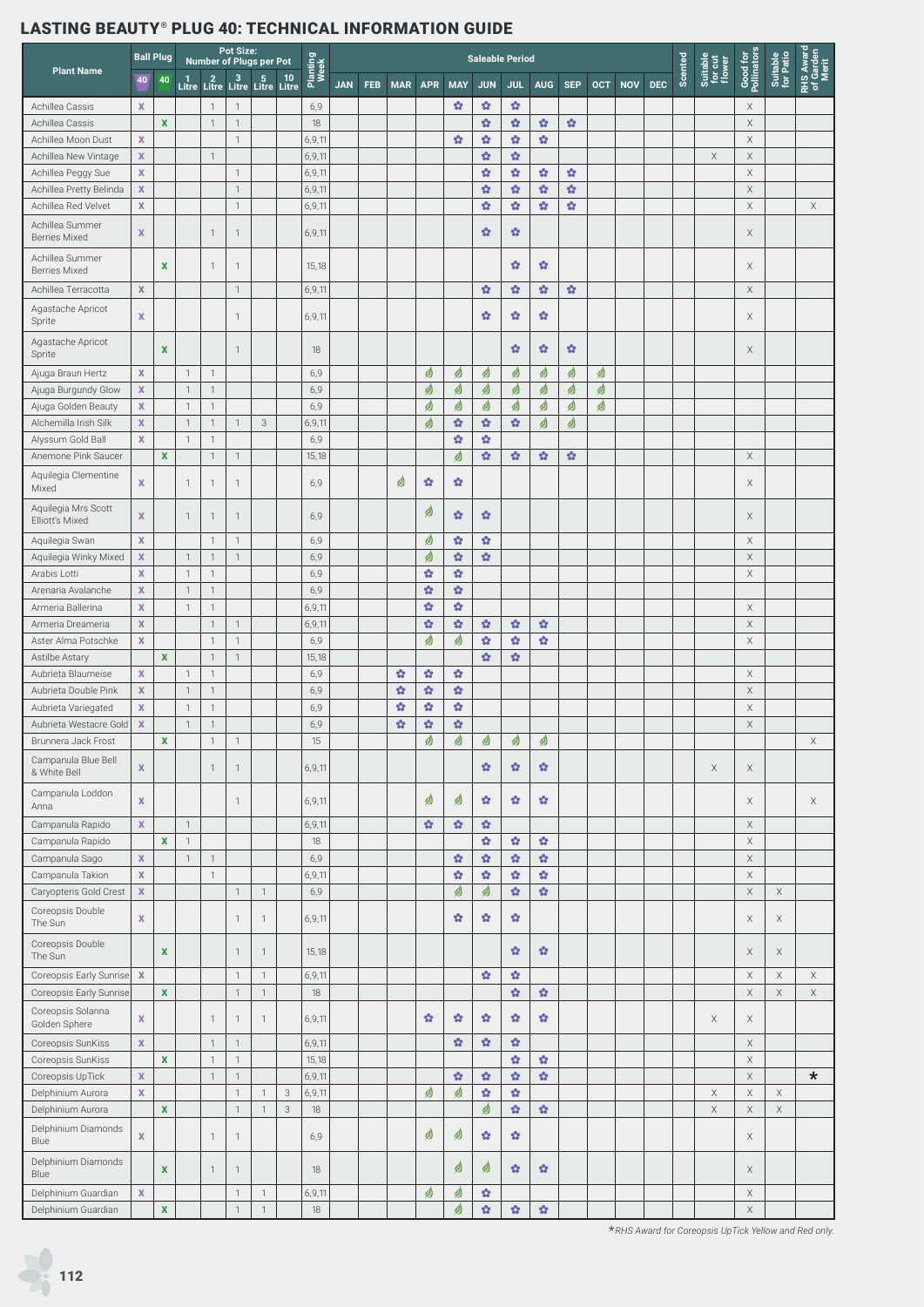|                                                    | <b>Ball Plug</b>           |                           |                              |                                                                    | <b>Pot Size:</b><br>Number of Plugs per Pot |                              |                  |            |     |            |                        |                   | <b>Saleable Period</b> |            |                    |            |            |            |             |             |                               |                            |                         |                                 |
|----------------------------------------------------|----------------------------|---------------------------|------------------------------|--------------------------------------------------------------------|---------------------------------------------|------------------------------|------------------|------------|-----|------------|------------------------|-------------------|------------------------|------------|--------------------|------------|------------|------------|-------------|-------------|-------------------------------|----------------------------|-------------------------|---------------------------------|
| <b>Plant Name</b><br>Delphinium Magic<br>Fountains | 40                         | 40                        |                              | $\begin{array}{cc} 1 & 2 \\ \text{Life} & \text{Life} \end{array}$ | $3 5 10$<br>Litre Litre Litre               |                              | Planting<br>Week | <b>JAN</b> | FEB | <b>MAR</b> | <b>APR</b>             | <b>MAY</b>        | <b>JUN</b>             | <b>JUL</b> | <b>AUG</b>         | <b>SEP</b> | <b>OCT</b> | <b>NOV</b> | <b>DEC</b>  | Scented     | Suitable<br>for cut<br>flower | Good for<br>Pollinator:    | Suitable<br>for Patio   | RHS Award<br>of Garden<br>Merit |
|                                                    | $\mathbf x$                |                           |                              |                                                                    | $\mathbf{1}$                                | 1                            | 6,9,11           |            |     |            | ☝                      | G                 | ŵ                      |            |                    |            |            |            |             |             | Χ                             | Χ                          |                         |                                 |
| Delphinium Magic<br>Fountains                      |                            | $\boldsymbol{\mathsf{x}}$ |                              |                                                                    | $\mathbf{1}$                                | $\mathbf{1}$                 | 15,18            |            |     |            |                        | ŵ                 | G                      | 99         | ☝                  |            |            |            |             |             | Χ                             | X                          |                         |                                 |
| Delphinium Summer<br>Colours Mixed                 | X                          |                           |                              | $\overline{1}$                                                     | 1                                           |                              | 6,9              |            |     |            | $\boldsymbol{\Omega}$  | ŵ                 | G                      | 傅          |                    |            |            |            |             |             |                               | Χ                          |                         |                                 |
| Dianthus Arctic Fire                               | $\mathbf x$                |                           |                              | $\overline{1}$                                                     |                                             |                              | 6,9              |            |     |            |                        | ☝                 | ☝                      | 9          | ☝                  |            |            |            |             |             |                               |                            |                         |                                 |
| Dianthus Dash<br>Dianthus Rockin'                  | $\mathbf x$                | $\mathbf x$               | $\mathbf{1}$                 | $\overline{1}$<br>$\overline{1}$                                   | $\overline{1}$                              |                              | 6,9<br>15,18     |            |     |            |                        |                   | ☝<br>☝                 | 99<br>☝    |                    |            |            |            |             |             | $\mathsf X$                   | X<br>$\mathsf X$           |                         |                                 |
| Digitalis Arctic Fox<br>Rose                       | X                          |                           |                              |                                                                    | $\overline{1}$                              | $\mathbf{1}$                 | 6,9              |            |     |            | ŵ                      | G                 | G                      | 傅          | ☝                  |            |            |            |             |             |                               | X                          | X                       |                                 |
| Digitalis Dalmatian                                | $\mathbf x$                |                           |                              |                                                                    | $\mathbf{1}$                                | $\mathbf{1}$                 | 6,9,11           |            |     |            | ŵ                      | $\mathbf{G}$      | ☝                      | 9          |                    |            |            |            |             |             |                               | $\mathsf X$                | $\times$                | $\star$                         |
| Digitalis Dalmatian                                |                            | $\mathbf x$               |                              |                                                                    | $\overline{1}$                              | $\mathbf{1}$                 | 15,18            |            |     |            |                        |                   | $\mathbf{G}$           | 99         | ☝                  |            |            |            |             |             |                               | $\times$                   | $\times$                | $\star$                         |
| Digitalis Foxlight                                 | $\mathbf x$<br>$\mathbf x$ |                           |                              |                                                                    | $\overline{1}$<br>$\mathbf{1}$              | $\mathbf{1}$<br>$\mathbf{1}$ | 6,9              |            |     |            | $\bullet$<br>$\bullet$ | ☝                 | ☝                      | ☝          | ☝<br>☝             |            |            |            |             |             |                               | $\mathsf X$<br>$\mathsf X$ | $\times$<br>$\mathsf X$ |                                 |
| Digitalis Panther<br>Doronicum Leonardo            | $\mathbf x$                |                           |                              | $\mathbf{1}$                                                       | $\mathbf 1$                                 |                              | 6,9,11<br>6,9    |            |     | ☝          | ☝                      | ☝<br>☝            | ☝                      | ☝          |                    |            |            |            |             |             |                               | X                          |                         |                                 |
| Echinacea Cheyenne                                 |                            |                           |                              |                                                                    |                                             |                              |                  |            |     |            |                        |                   |                        |            |                    |            |            |            |             |             |                               |                            |                         |                                 |
| Spirit<br>Echinacea Cheyenne                       | $\mathbf x$                |                           | $\mathbf{1}$                 | $\overline{1}$                                                     | $\mathbf{1}$                                |                              | 6,9,11           |            |     |            | ŵ                      | ŵ                 | ☝                      | 傅          |                    |            |            |            |             |             |                               | X                          |                         |                                 |
| Spirit<br>Echinacea Double                         |                            | X                         |                              | $\mathbf{1}$                                                       | 1                                           |                              | 18               |            |     |            |                        |                   |                        | 99         | ☝                  |            |            |            |             |             |                               | X                          |                         |                                 |
| Scoop Cranberry                                    |                            | X                         | 1                            | $\mathbf{1}$                                                       | $\mathbf 1$                                 |                              | 15               |            |     |            |                        |                   | ☝                      | ☝          | ☝                  |            |            |            |             |             | Χ                             | X                          |                         |                                 |
| Echinacea Green Jewel                              |                            | $\mathbf{x}$              | $\mathbf{1}$                 | $\overline{1}$                                                     | $\mathbf{1}$<br>$\mathbf{1}$                |                              | 15               |            |     |            |                        |                   |                        | 99         | ☝                  |            |            |            |             |             |                               | $\times$                   |                         |                                 |
| Echinacea PowWow®<br>Echinacea PowWow®             | $\mathbf{x}$               | $\pmb{\mathsf{x}}$        |                              | $\mathbf{1}$<br>$\overline{1}$                                     | $\mathbf{1}$                                |                              | 6,9,11<br>18     |            |     |            | $\Omega$               | $\mathbf{G}$      | ☝                      | ☝<br>99    | ☝                  |            |            |            |             |             |                               | $\mathsf X$<br>X           |                         |                                 |
| Echinacea Sensation<br>Pink                        |                            | X                         |                              | $\mathbf{1}$                                                       | $\mathbf{1}$                                |                              | 15               |            |     |            |                        |                   |                        | 99         | ☝                  |            |            |            |             |             | Χ                             | X                          |                         |                                 |
| Echinacea Sombrero®                                |                            | $\pmb{\mathsf{x}}$        |                              | $\overline{1}$                                                     | $\mathbf{1}$                                |                              | 15               |            |     |            |                        |                   |                        | 99         | ☝                  |            |            |            |             |             | X                             | $\mathsf X$                |                         |                                 |
| Echinacea SunSeekers<br>Salmon                     |                            | x                         |                              | $\mathbf{1}$                                                       | $\mathbf{1}$                                |                              | 15               |            |     |            |                        |                   | ☝                      | 傅          | ☝                  |            |            |            |             |             | Χ                             | Χ                          |                         |                                 |
| Echinacea White<br>Meditation                      |                            | $\mathbf x$               |                              | $\overline{1}$                                                     | $\mathbf{1}$                                |                              | 15               |            |     |            |                        |                   | ☝                      | 99         | ☝                  |            |            |            |             |             |                               | $\times$                   |                         |                                 |
| Erigeron Sea Breeze                                | $\mathbf x$                |                           |                              | $\overline{1}$                                                     | $\mathbf 1$                                 | 3                            | 6,9,11           |            |     |            |                        |                   | ☝                      | ☝          | ☝                  |            |            |            |             |             |                               | $\mathsf X$                | $\mathsf X$             |                                 |
| Erigeron Wayne<br>Roderick                         | $\mathbf x$                |                           |                              | $\mathbf{1}$                                                       | $\mathbf{1}$                                |                              | 6,9,11           |            |     |            |                        |                   | ☝                      | 99         | 99                 | ☝          |            |            |             |             |                               | Χ                          |                         |                                 |
| Erodium Bishops Form                               | $\mathbf x$                |                           | $\mathbf{1}$                 | $\overline{1}$                                                     | $\overline{1}$                              |                              | 6,9              |            |     |            | ☝                      | ☝                 | ☝                      | ☝          |                    |            |            |            |             |             |                               |                            |                         |                                 |
| Erodium White<br>Eryngium Blue Hobbit              | $\mathbf x$<br>X           |                           | $\mathbf{1}$<br>$\mathbf{1}$ | $\overline{1}$<br>$\mathbf{1}$                                     | $\mathbf{1}$<br>$\mathbf{1}$                |                              | 6,9<br>6,9,11    |            |     |            | ☝<br>$\mathbf{G}$      | ☝<br>$\mathbf{G}$ | ☝<br>☝                 | ☝<br>☝     |                    |            |            |            |             |             |                               | $\mathsf X$                |                         |                                 |
| Erysimum Apricot Twist                             | $\mathbf x$                |                           | $\ensuremath{\mathsf{1}}$    | $\mathbf{1}$                                                       | $\mathbf{1}$                                | $\ensuremath{\mathsf{3}}$    | 6,9,11           |            |     |            | ₫                      | ₫                 |                        |            |                    |            |            |            |             | $\mathsf X$ |                               | $\mathsf X$                | $\mathsf X$             |                                 |
| Erysimum Bowles<br>Mauve                           | $\mathbf x$                |                           | $\mathbf{1}$                 | $\mathbf{1}$                                                       | $\overline{1}$                              | $\ensuremath{\mathsf{3}}$    | 6,9,11           |            |     |            | ☝                      | ☝                 | ☝                      |            |                    |            |            |            |             | $\mathsf X$ |                               | $\mathsf X$                | $\mathsf X$             |                                 |
| Erysimum Fragrant<br>Sunshine                      | $\mathbf x$                |                           | $\mathbf{1}$                 | $\overline{1}$                                                     | $\mathbf 1$                                 | $\ensuremath{\mathsf{3}}$    | 6,9,11           |            |     |            | ☝                      | 勇                 |                        |            |                    |            |            |            | $\mathsf X$ |             | $\mathsf X$                   | X                          |                         |                                 |
| Erysimum Pastel<br>Patchwork                       | $\mathbf x$                |                           | $\mathbf{1}$                 | $\mathbf{1}$                                                       | $\mathbf{1}$                                | $\ensuremath{\mathsf{3}}$    | 6,9,11           |            |     |            | ☝                      | ☝                 |                        |            |                    |            |            |            | $\mathsf X$ |             | X                             | $\mathsf X$                |                         |                                 |
| Erysimum Spring<br><b>Breeze</b>                   | $\mathbf x$                |                           | $\mathbf{1}$                 | $\overline{1}$                                                     | $\mathbf{1}$                                | $\ensuremath{\mathsf{3}}$    | 6,9,11           |            |     | ☝          | ☝                      | 勇                 |                        |            |                    |            |            |            |             | $\mathsf X$ |                               | $\times$                   | $\times$                |                                 |
| Erysimum Stars &<br><b>Stripes</b>                 | $\mathbf x$                |                           | $\mathbf{1}$                 | $\overline{1}$                                                     | $\big\uparrow$                              | $\ensuremath{\mathsf{3}}$    | 6,9,11           |            |     |            | ☝                      | 傅                 |                        |            |                    |            |            |            |             | X           |                               | X                          | $\mathsf X$             |                                 |
| Euphorbia Ascot<br>Rainbow                         | $\mathbf x$                |                           | $\mathbf{1}$                 | $\mathbf{1}$                                                       | $\mathbf{1}$                                | 3                            | 6,9              |            |     |            | ☝                      | ☝                 | ŵ                      | ŵ          | ŵ                  | ŵ          |            |            |             |             |                               | X                          | X                       | $\mathsf X$                     |
| Euphorbia martinii                                 | $\mathbf x$                |                           | $\mathbf{1}$                 | $\mathbf{1}$                                                       | $\mathbf{1}$                                |                              | 6,9              |            |     |            | ☝                      | 傅                 | $\Omega$               | ŵ          | $\mathbf{\hat{u}}$ | $\Omega$   |            |            |             |             |                               | $\mathsf X$                |                         |                                 |
| Euphorbia polychroma<br>Purpurea                   | $\mathbf x$                |                           | $\mathbf{1}$                 | $\overline{1}$                                                     | $\mathbf{1}$                                |                              | 6,9              |            |     |            | ☝                      | ☝                 | ŵ                      | ŵ          | ŵ                  | ŵ          |            |            |             |             |                               | $\times$                   |                         |                                 |
| Gaillardia Mesa<br>Gaillardia Mesa                 | $\mathbf x$                | $\mathbf x$               | $\mathbf{1}$<br>$\mathbf{1}$ | $\overline{1}$<br>$\mathbf{1}$                                     |                                             | $\ensuremath{\mathsf{3}}$    | 6,9,11<br>15,18  |            |     |            |                        | ☝                 | ☝<br>☝                 | 9          |                    |            |            |            |             |             |                               | X<br>$\mathsf X$           | $\mathsf X$             |                                 |
| Gaura Little Janie                                 | $\mathbf x$                |                           | $\mathbf{1}$                 | $\overline{1}$                                                     |                                             |                              | 6,9              |            |     |            |                        |                   | ☝                      | 9          | ☝                  | 99         |            |            |             |             |                               | $\mathsf X$                |                         |                                 |
| Gaura Sparkle White                                | $\mathbf x$                |                           |                              |                                                                    | $\overline{1}$                              | $\ensuremath{\mathsf{3}}$    | 6,9,11           |            |     |            |                        |                   | ☝                      | 傅          | ☝                  |            |            |            |             |             |                               | $\mathsf X$                | $\mathsf X$             |                                 |
| Gaura Sparkle White                                |                            | $\mathbf x$               |                              |                                                                    | $\mathbf{1}$                                |                              | 18               |            |     |            |                        |                   |                        | 9          | ☝                  | 9          |            |            |             |             |                               | $\mathsf X$                |                         |                                 |
| Gaura Summer<br>Emotions                           | $\mathbf x$                |                           |                              | $\overline{1}$                                                     | $\mathbf{1}$                                |                              | 6,9              |            |     |            |                        |                   |                        | ☝          | ☝                  |            |            |            |             |             |                               | X                          |                         |                                 |
| Gaura Whiskers<br>Deep Rose                        | $\mathbf x$                |                           |                              | $\overline{1}$                                                     | $\mathbf{1}$                                |                              | 6,9              |            |     |            |                        |                   | ☝                      | ☝          | ☝                  |            |            |            |             |             |                               | X                          |                         |                                 |
| Geranium Azure Rush                                |                            | $\pmb{\mathsf{x}}$        |                              |                                                                    | $\mathbf{1}$                                |                              | 15               |            |     |            |                        | 9                 | ☝                      | 9          | ☝                  | 9          |            |            |             |             |                               | $\mathsf X$                |                         |                                 |
| Geranium Blushing<br>Turtle                        |                            | $\pmb{\mathsf{x}}$        |                              |                                                                    | $\overline{1}$                              |                              | 15               |            |     |            |                        |                   | ☝                      | ☝          | ☝                  |            |            |            |             |             |                               | X                          |                         |                                 |
| Geranium Dreamland                                 |                            | $\pmb{\mathsf{x}}$        |                              | $\overline{1}$                                                     | $\mathbf{1}$                                |                              | 15               |            |     |            |                        |                   | ☝                      | 99         | ☝                  |            |            |            |             |             |                               | X                          |                         |                                 |
| Geranium Rozanne                                   |                            | $\pmb{\mathsf{x}}$        |                              |                                                                    | $\mathbf{1}$                                |                              | 15               |            |     |            |                        | 9                 | ☝                      | ☝          | 鹵                  | ☝          |            |            |             |             |                               | $\mathsf X$                |                         | $\boldsymbol{\times}$           |

\**RHS Award for Digitalis Dalmatian Peach, Purple, Rose and White only.*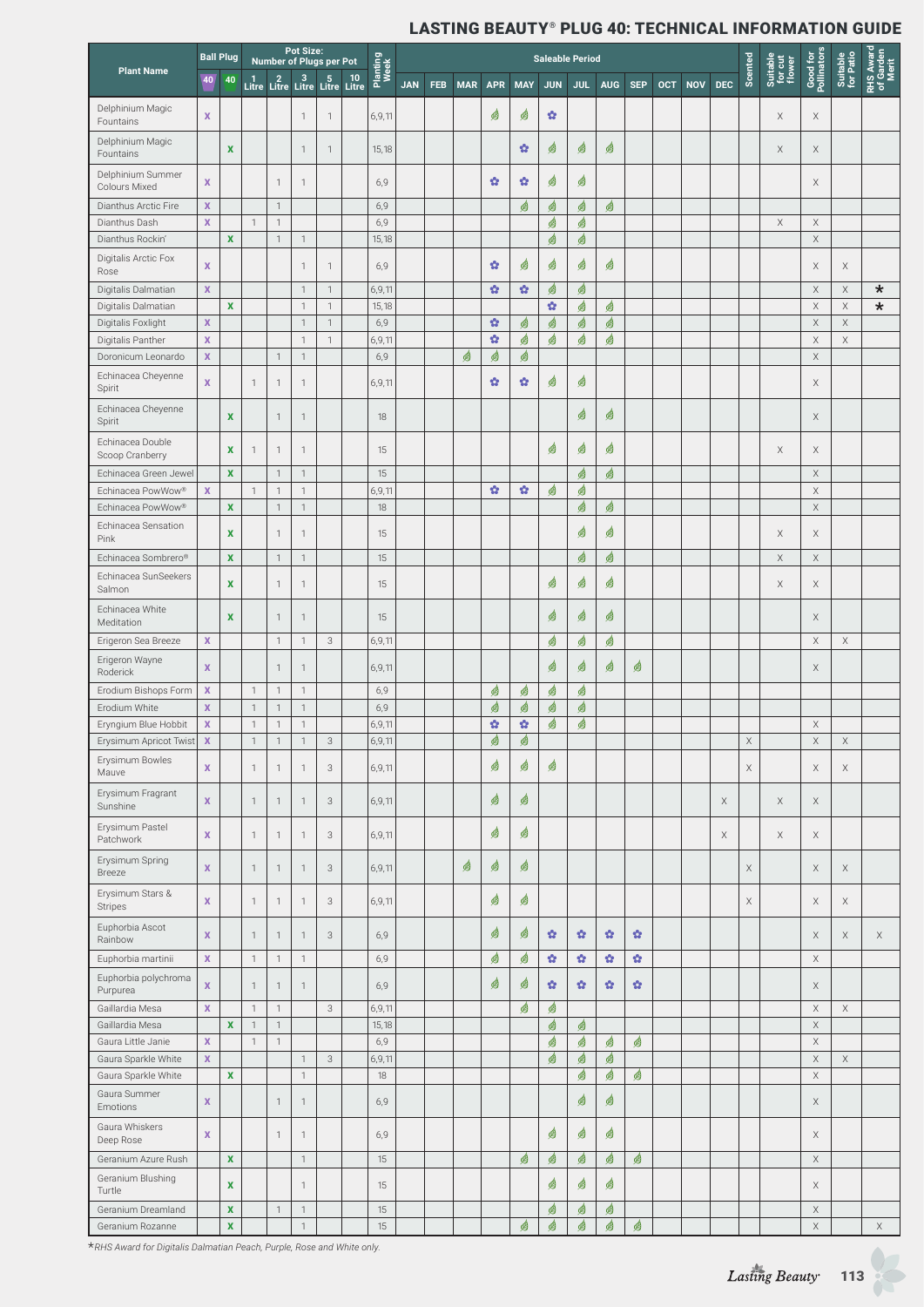|                                                |                             | <b>Ball Plug</b>           |                                  |                              | <b>Pot Size:</b>             | Number of Plugs per Pot |                               |                  |            |     |            |              |                       |                                    | <b>Saleable Period</b>  |                       |                       |            |            |            |         |                               |                         |                       |                                          |
|------------------------------------------------|-----------------------------|----------------------------|----------------------------------|------------------------------|------------------------------|-------------------------|-------------------------------|------------------|------------|-----|------------|--------------|-----------------------|------------------------------------|-------------------------|-----------------------|-----------------------|------------|------------|------------|---------|-------------------------------|-------------------------|-----------------------|------------------------------------------|
| <b>Plant Name</b>                              | 40                          | 40                         | $\frac{1}{\mathsf{Litre}}$       | $\frac{2}{\text{Litre}}$     |                              |                         | $3 5 10$<br>Litre Litre Litre | Planting<br>Week | <b>JAN</b> | FEB | <b>MAR</b> | <b>APR</b>   | <b>MAY</b>            | <b>JUN</b>                         | <b>JUL</b>              | <b>AUG</b>            | <b>SEP</b>            | <b>OCT</b> | <b>NOV</b> | <b>DEC</b> | Scented | Suitable<br>for cut<br>flower | Good for<br>Pollinators | Suitable<br>for Patio | <b>RHS Award<br/>of Garden<br/>Merit</b> |
| Geranium Vision® Pink                          | X                           |                            |                                  | $\mathbf{1}$                 | $\mathbf{1}$                 |                         |                               | 6,9              |            |     |            |              | ☝                     | ☝                                  | ☝                       |                       |                       |            |            |            |         |                               | X                       |                       |                                          |
| Geranium Vision®<br>Violet                     | $\mathbf x$                 |                            |                                  | $\mathbf{1}$                 | $\mathbf{1}$                 |                         |                               | 6,9              |            |     |            |              | Ø                     | ☝                                  | Ø                       |                       |                       |            |            |            |         |                               | X                       |                       |                                          |
| Geum Double Blazing<br>Sunset                  | $\mathbf{x}$                |                            |                                  |                              | 1                            |                         |                               | 6,9              |            |     |            |              | ŵ                     | ŵ                                  |                         |                       |                       |            |            |            |         |                               | X                       |                       |                                          |
| Geum Double Blazing<br>Sunset                  |                             | $\mathbf x$                |                                  |                              | $\mathbf{1}$                 |                         |                               | 18               |            |     |            |              |                       | ŵ                                  | ŵ                       |                       |                       |            |            |            |         |                               | X                       |                       |                                          |
| Geum Koi                                       | $\mathbf x$                 |                            |                                  | $\mathbf{1}$                 | $\mathbf{1}$                 |                         |                               | 6,9              |            |     |            |              | $\mathbf{Q}$          | ŵ                                  | ŵ                       |                       |                       |            |            |            |         |                               | X                       |                       |                                          |
| Geum Koi                                       |                             | $\mathbf x$                |                                  | $\overline{1}$               | $\mathbf{1}$                 |                         |                               | 18               |            |     |            |              |                       | $\Omega$                           | $\mathbf{G}$            | $\bullet$             |                       |            |            |            |         |                               | $\mathsf X$             |                       |                                          |
| Geum Lady Stratheden                           | $\mathbf x$                 |                            |                                  |                              | $\mathbf{1}$                 |                         |                               | 6,9              |            |     |            |              | $\mathbf{Q}$          | $\mathbf{G}$                       |                         |                       |                       |            |            |            |         |                               | $\mathsf X$             |                       | $\mathsf X$                              |
| Geum Lady Stratheden                           | $\mathbf{x}$                | $\mathbf{x}$               |                                  |                              | $\mathbf{1}$<br>$\mathbf{1}$ |                         |                               | 18               |            |     |            |              |                       | $\Omega$                           | $\mathbf{G}$            |                       |                       |            |            |            |         |                               | $\mathsf X$             |                       | $\mathsf X$                              |
| Geum Mrs. Bradshaw<br>Geum Mrs. Bradshaw       |                             | $\mathbf{x}$               |                                  |                              | $\mathbf{1}$                 |                         |                               | 6,9<br>18        |            |     |            |              | ŵ                     | $\mathbf{\hat{G}}$<br>$\mathbf{Q}$ | $\mathbf{G}$            |                       |                       |            |            |            |         |                               | $\mathsf X$<br>X        |                       |                                          |
| Geum Sunrise                                   | $\mathbf{x}$                |                            |                                  |                              | $\mathbf{1}$                 |                         |                               | 6,9              |            |     |            |              | ŵ                     | $\mathbf{\hat{G}}$                 |                         |                       |                       |            |            |            |         |                               | $\mathsf X$             |                       |                                          |
| Geum Sunrise                                   |                             | $\mathbf x$                |                                  |                              | $\mathbf{1}$                 |                         |                               | 18               |            |     |            |              |                       | $\mathbf{Q}$                       | $\mathbf{G}$            |                       |                       |            |            |            |         |                               | X                       |                       |                                          |
| Grass Uncinia Rubra                            | $\mathbf{x}$                |                            | $\overline{1}$                   | $\overline{1}$               | $\mathbf{1}$                 |                         |                               | 6,9              |            |     |            | ☝            | ☝                     | ☝                                  | ☝                       | ☝                     | ☝                     |            |            |            |         |                               |                         |                       |                                          |
| Gypsophila Snowflake                           |                             | $\mathbf{x}$               |                                  |                              | $\mathbf{1}$                 | 3                       |                               | 18               |            |     |            |              |                       | $\mathbf{Q}$                       | $\boldsymbol{\Omega}$   |                       |                       |            |            |            |         |                               |                         | X                     |                                          |
| Helenium Helena Gold                           | $\mathbf x$                 |                            |                                  | $\mathbf{1}$                 | $\mathbf{1}$                 | 3                       |                               | 6,9,11           |            |     |            |              |                       |                                    | $\mathbf{\hat{\Omega}}$ | ŵ                     |                       |            |            |            |         | X                             | X                       |                       |                                          |
| Helenium Helena Gold                           |                             | $\mathbf x$                |                                  | $\overline{1}$               | $\mathbf{1}$                 |                         |                               | 15,18            |            |     |            |              |                       |                                    |                         | $\Omega$              | ŵ                     |            |            |            |         | $\mathsf X$                   | $\mathsf X$             |                       |                                          |
| Heuchera Black Pearl                           |                             | $\mathbf{x}$               |                                  | $\mathbf{1}$                 | $\mathbf{1}$                 |                         |                               | 18               |            |     |            |              |                       |                                    |                         |                       |                       |            |            |            |         |                               |                         |                       |                                          |
| Heuchera Cherry<br>Truffles                    |                             | $\mathbf x$                |                                  | $\mathbf{1}$                 | $\mathbf{1}$                 |                         |                               | 18               |            |     |            |              | ☝                     | Ø                                  | ☝                       | ☝                     |                       |            |            |            |         |                               |                         |                       |                                          |
| Heuchera Coral Forest                          | $\mathbf x$                 |                            | $\mathbf{1}$                     | $\mathbf 1$                  |                              |                         |                               | 6,9              |            |     | ☝          | ☝            | ☝                     | ₫                                  |                         |                       |                       |            |            |            |         |                               |                         |                       |                                          |
| Heuchera Lemon Love                            |                             | $\mathbf{x}$               |                                  | $\mathbf{1}$                 | $\mathbf{1}$                 |                         |                               | 18               |            |     |            |              | ☝                     | ₫                                  | ☝                       | ☝                     |                       |            |            |            |         |                               |                         |                       |                                          |
| Heuchera Marvellous                            |                             |                            |                                  |                              |                              |                         |                               |                  |            |     |            |              |                       |                                    |                         |                       |                       |            |            |            |         |                               |                         |                       |                                          |
| Marble Silver<br>Heuchera Palace Purple        | $\mathbf x$<br>$\mathbf{x}$ |                            | $\overline{1}$<br>$\overline{1}$ | $\mathbf{1}$<br>$\mathbf{1}$ |                              |                         |                               | 6,9<br>6,9,11    |            |     | ☝<br>☝     | ఆి<br>☝      | ☝<br>☝                | ☝<br>☝                             |                         |                       |                       |            |            |            |         |                               |                         |                       |                                          |
| Heuchera Palace Purple                         |                             | $\mathbf{x}$               | $\overline{1}$                   | $\mathbf{1}$                 |                              |                         |                               | 18               |            |     |            |              | ☝                     | ₫                                  | ☝                       | ☝                     |                       |            |            |            |         |                               |                         |                       |                                          |
| Heuchera Silver                                |                             |                            |                                  |                              |                              |                         |                               |                  |            |     |            |              |                       |                                    |                         |                       |                       |            |            |            |         |                               |                         |                       |                                          |
| Gumdrop                                        |                             | $\mathbf x$                |                                  | $\mathbf{1}$                 | 1                            |                         |                               | 18               |            |     |            |              | ☝                     | ☝                                  | ☝                       | ☝                     |                       |            |            |            |         |                               |                         |                       |                                          |
| Heuchera Wild Berry                            |                             | $\mathbf{x}$               |                                  | $\overline{1}$               | $\mathbf{1}$                 |                         |                               | 18               |            |     |            |              | 9                     | ☝                                  | ☝                       | ☝                     |                       |            |            |            |         |                               |                         |                       |                                          |
| Heuchera Wild Rose                             |                             | $\mathbf x$                |                                  | $\mathbf{1}$                 | $\mathbf{1}$                 |                         |                               | 18               |            |     |            |              | ☝                     | ☝                                  | ☝                       | ☝                     |                       |            |            |            |         |                               |                         |                       |                                          |
| Heucherella Eye Spy                            |                             | $\mathbf x$                |                                  | $\mathbf{1}$                 | $\mathbf{1}$                 |                         |                               | 18               |            |     |            |              | ☝                     | ☝                                  | ☝                       | ₫                     |                       |            |            |            |         |                               |                         |                       |                                          |
| Heucherella Hopscotch<br>Heucherella Pink Fizz |                             | $\mathbf x$<br>$\mathbf x$ |                                  | $\mathbf{1}$<br>$\mathbf{1}$ | $\mathbf{1}$<br>$\mathbf{1}$ |                         |                               | 18<br>18         |            |     |            |              | ₫<br>₫                | ₫<br>☝                             | ₫<br>☝                  | ₫<br>☝                |                       |            |            |            |         |                               |                         |                       |                                          |
| Hollyhock Chater's                             |                             |                            |                                  |                              |                              |                         |                               |                  |            |     |            |              |                       |                                    |                         |                       |                       |            |            |            |         |                               |                         |                       |                                          |
| Double                                         | $\mathbf x$                 |                            | $\overline{1}$                   | $\mathbf{1}$                 | $\mathbf{1}$                 | 3                       | 3                             | 6,9              |            |     | ☝          | 侽            | ☝                     | Ø                                  | ŵ                       | $\boldsymbol{\Omega}$ |                       |            |            |            |         | Χ                             | X                       |                       |                                          |
| Hollyhock Halo Mixed                           | $\mathbf x$                 |                            | $\mathbf{1}$                     | $\mathbf{1}$                 | $\mathbf{1}$                 | 3                       | 3                             | 6,9              |            |     | ☝          | ☝            | ₫                     | ₫                                  | ŵ                       | ŵ                     |                       |            |            |            |         |                               | $\mathsf X$             | $\times$              |                                          |
| Hollyhock Spring<br>Celebrities                |                             | $\mathbf{x}$               |                                  | $\mathbf{1}$                 | 1                            |                         |                               | 18               |            |     |            | 傅            | $\boldsymbol{\Omega}$ | ŵ                                  | $\boldsymbol{\Omega}$   | $\boldsymbol{\Omega}$ |                       |            |            |            |         | $\mathsf X$                   | X                       |                       |                                          |
| Iberis Whiteout                                | $\mathbf x$                 |                            |                                  | $\mathbf{1}$                 | $\mathbf{1}$                 |                         |                               | 6,9              |            |     | ŵ          | ŵ            | $\boldsymbol{\Omega}$ |                                    |                         |                       |                       |            |            |            |         |                               | $\mathsf X$             |                       |                                          |
| Kniphofia Flamenco<br>Mixed                    | $\mathbf x$                 |                            | $\mathbf{1}$                     | 1                            | $\mathbf{1}$                 |                         |                               | 6,9              |            |     |            |              | ☝                     | ☝                                  | ŵ                       | $\bullet$             |                       |            |            |            |         | X                             |                         |                       |                                          |
| Lavandula Bandera                              |                             | $\mathbf{x}$               | $\overline{1}$                   | $\mathbf{1}$                 |                              |                         |                               | 15,18            |            |     |            |              |                       | $\mathbf{\hat{G}}$                 | $\bullet$               | $\Omega$              |                       |            |            |            |         |                               | $\mathsf X$             |                       |                                          |
| Lavandula Blue Spear                           | $\mathbf X$                 |                            | $\overline{1}$                   | $\mathbf{1}$                 | $\mathbf{1}$                 | 3                       |                               | 6,9,11           |            |     |            |              |                       | $\mathbf{Q}$                       | $\Omega$                |                       |                       |            |            |            |         |                               | $\mathsf X$             | $\mathsf X$           |                                          |
| Lavandula Blue Spear                           |                             | $\mathbf{x}$               | $\overline{1}$                   | $\mathbf{1}$                 | $\mathbf{1}$                 | 3                       |                               | 15,18            |            |     |            |              |                       |                                    | $\Omega$                | $\Omega$              |                       |            |            |            |         |                               | $\mathsf X$             | $\mathsf X$           |                                          |
| Lavandula Ellagance                            | $\mathbf X$                 |                            | $\mathbf{1}$                     | $\mathbf{1}$                 |                              |                         |                               | 6,9,11           |            |     |            |              |                       | $\Omega$                           | $\Omega$                |                       |                       |            |            |            |         |                               | $\times$                |                       |                                          |
| Lavandula Ellagance                            |                             | $\mathbf{x}$               | $\mathbf{1}$                     | $\mathbf{1}$                 |                              |                         |                               | 18               |            |     |            |              |                       |                                    |                         | $\Omega$              | $\Omega$              |            |            |            |         |                               | $\mathsf X$             |                       |                                          |
| Lavandula Hidcote<br><b>Blue Strain</b>        | $\mathbf x$                 |                            | $\mathbf{1}$                     | $\mathbf{1}$                 | $\mathbf{1}$                 |                         |                               | 6,9,11           |            |     |            |              | ☝                     | ø                                  | $\mathbf{G}$            | $\mathbf{G}$          |                       |            |            |            | X       |                               | Χ                       |                       |                                          |
| Lavandula Hidcote<br><b>Blue Strain</b>        |                             | $\mathbf{x}$               | $\mathbf{1}$                     | 1                            | 1                            |                         |                               | 15,18            |            |     |            |              |                       | ☝                                  | ☝                       | $\bullet$             | $\boldsymbol{\Omega}$ |            |            |            | X       |                               | X                       |                       |                                          |
| Lavandula Munstead<br><b>Strain</b>            | $\mathbf{x}$                |                            | $\overline{1}$                   | $\mathbf{1}$                 | $\mathbf{1}$                 |                         |                               | 6,9,11           |            |     |            |              | ☝                     | ☝                                  | ŵ                       | ŵ                     |                       |            |            |            | X       |                               | $\times$                |                       |                                          |
| Lavandula Munstead<br>Strain                   |                             | $\mathbf{x}$               | $\overline{1}$                   | $\mathbf 1$                  | $\mathbf{1}$                 |                         |                               | 18               |            |     |            |              |                       | ☝                                  | ☝                       | $\bullet$             | ŵ.                    |            |            |            | X       |                               | X                       |                       |                                          |
| Leucanthemum Cloud                             | $\mathbf X$                 |                            |                                  | $\mathbf{1}$                 | $\mathbf{1}$                 |                         |                               | 6,9              |            |     |            |              | $\boldsymbol{\Omega}$ | $\Omega$                           | $\mathbf{G}$            | $\bullet$             |                       |            |            |            |         | $\times$                      | $\times$                |                       |                                          |
| Leucanthemum Crazy<br>Daisy                    | $\mathbf{x}$                |                            |                                  | $\mathbf{1}$                 | $\mathbf{1}$                 |                         |                               | 6,9,11           |            |     |            |              |                       | ŵ                                  | ŵ                       | ŵ                     |                       |            |            |            |         | X                             | Χ                       |                       |                                          |
| Leucanthemum Freak!®                           | $\mathbf{x}$                |                            |                                  | $\mathbf{1}$                 |                              |                         |                               | 6,9,11           |            |     |            |              |                       | $\Omega$                           | $\mathbf{G}$            | $\Omega$              |                       |            |            |            |         |                               | $\times$                |                       |                                          |
| Leucanthemum<br>Madonna                        | $\mathbf x$                 |                            |                                  | $\mathbf{1}$                 | 1                            |                         |                               | 6,9              |            |     |            |              |                       | ŵ                                  | ŵ                       |                       |                       |            |            |            |         |                               | X                       |                       |                                          |
| Leucanthemum<br>Madonna                        |                             | $\mathbf{x}$               |                                  | $\mathbf{1}$                 | $\mathbf{1}$                 |                         |                               | 15,18            |            |     |            |              |                       |                                    | ŵ                       | ŵ                     |                       |            |            |            |         |                               | X                       |                       |                                          |
| Leucanthemum Sante                             | X                           |                            |                                  | $\mathbf{1}$                 | $\mathbf{1}$                 |                         |                               | 6,9              |            |     |            |              |                       | $\mathbf{\hat{u}}$                 | $\Omega$                | $\Omega$              |                       |            |            |            |         | $\mathsf X$                   | $\mathsf X$             |                       |                                          |
| Lewisia Elise Mixed                            | $\mathbf X$                 |                            | $\overline{1}$                   | $\mathbf{1}$                 |                              |                         |                               | 6,9,11           |            |     |            |              | ŵ                     | $\Omega$                           |                         |                       |                       |            |            |            |         |                               |                         |                       |                                          |
| Lithodora Blue Star                            | X                           |                            | $\overline{1}$                   | $\mathbf{1}$                 |                              |                         |                               | 6,9,11           |            |     |            | ŵ            | ŵ                     | ŵ                                  | $\bullet$               | $\bullet$             |                       |            |            |            |         |                               |                         |                       |                                          |
| Lithodora Grace Ward                           | $\mathbf{x}$                |                            | $\mathbf{1}$                     | $\mathbf{1}$                 |                              |                         |                               | 6,9,11           |            |     |            | $\mathbf{G}$ | $\mathbf{Q}$          | $\mathbf{G}$                       | $\Omega$                | $\Omega$              |                       |            |            |            |         |                               |                         |                       | $\mathsf X$                              |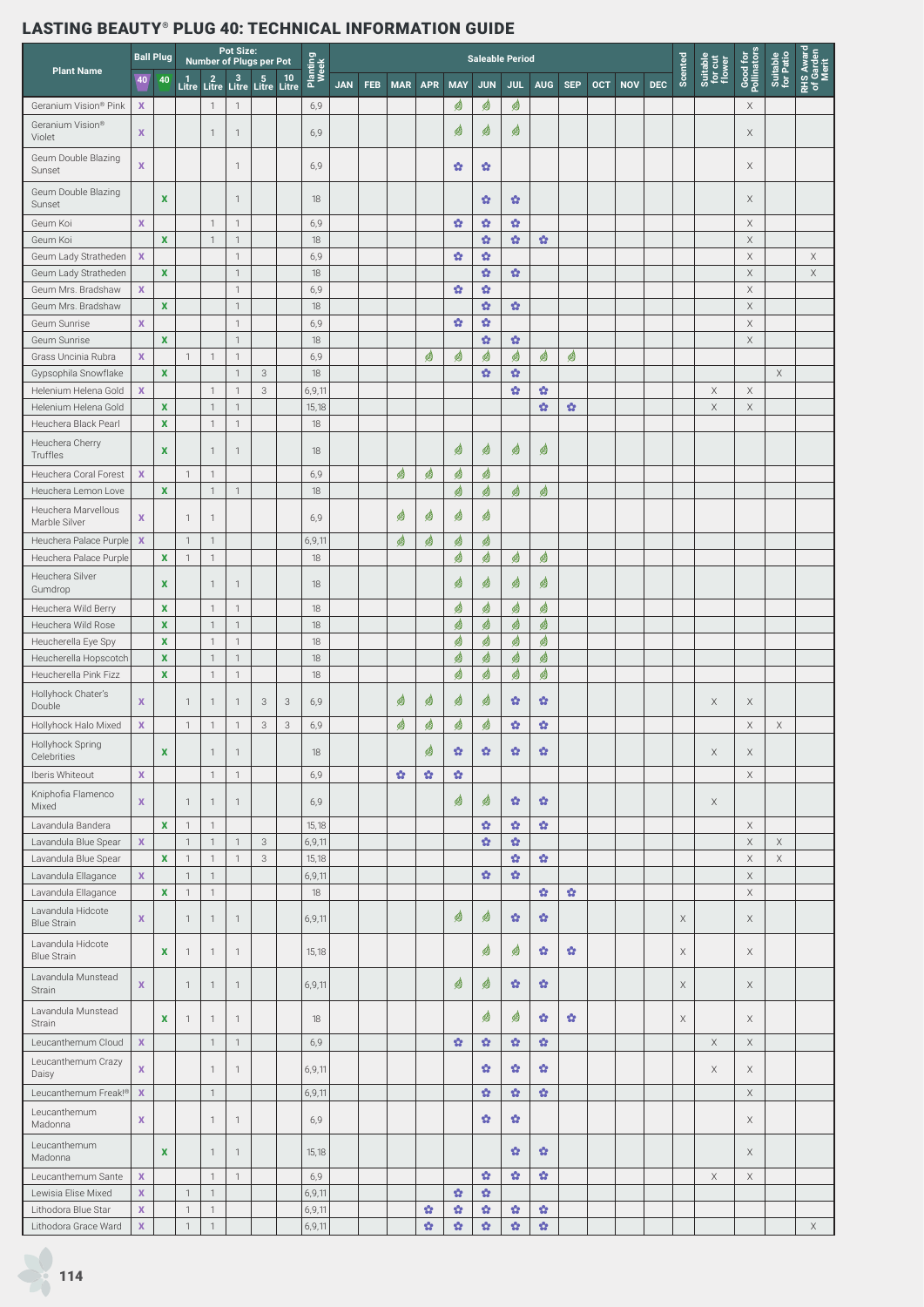|                                           |                  | <b>Ball Plug</b>   |                |                              | Pot Size:    | Number of Plugs per Pot                     |                  |            |     |            |                |                        |                       | <b>Saleable Period</b> |              |              |            |            |            |             |                               |                            |                       |                                 |
|-------------------------------------------|------------------|--------------------|----------------|------------------------------|--------------|---------------------------------------------|------------------|------------|-----|------------|----------------|------------------------|-----------------------|------------------------|--------------|--------------|------------|------------|------------|-------------|-------------------------------|----------------------------|-----------------------|---------------------------------|
| <b>Plant Name</b>                         | 40               | 40                 |                |                              |              | 1 2 3 5 10<br>Litre Litre Litre Litre Litre | Planting<br>Week | <b>JAN</b> | FEB | <b>MAR</b> | <b>APR</b>     | <b>MAY</b>             | <b>JUN</b>            | <b>JUL</b>             | <b>AUG</b>   | <b>SEP</b>   | <b>OCT</b> | <b>NOV</b> | <b>DEC</b> | Scented     | Suitable<br>for cut<br>flower | Good for<br>Pollinators    | Suitable<br>for Patio | RHS Award<br>of Garden<br>Merit |
| Lithodora Heavenly<br>Blue                | X                |                    | $\mathbf{1}$   | $\overline{1}$               |              |                                             | 6,9,11           |            |     |            | ŵ              | ŵ                      | ŵ                     | ŵ                      | ŵ            |              |            |            |            |             |                               |                            |                       | X                               |
| Lobelia Starship                          | $\mathbf x$      |                    |                | $\mathbf{1}$                 | $\mathbf{1}$ | 3                                           | 6,9,11           |            |     |            | ŵ              | ŵ                      | ŵ                     | ŵ                      | $\mathbf{G}$ |              |            |            |            |             |                               |                            | $\mathsf X$           |                                 |
| Lobelia Starship                          |                  | $\mathbf x$        |                | $\mathbf{1}$                 | $\mathbf{1}$ |                                             | 15,18            |            |     |            | ŵ              | $\mathbf{Q}$           | $\mathbf{Q}$          | $\bullet$              | ŵ            |              |            |            |            |             |                               |                            |                       |                                 |
| Lupin Gallery®                            | $\mathbf x$      |                    | $\mathbf{1}$   | $\mathbf{1}$                 | $\mathbf{1}$ | 3                                           | 6,9,11           |            |     |            | ☝              | ☝                      | $\Omega$              | ŵ                      |              |              |            |            |            |             |                               | $\mathsf X$                | $\mathsf X$           |                                 |
| Lupin Gallery®                            |                  | $\pmb{\mathsf{x}}$ |                | $\mathbf{1}$                 | $\mathbf{1}$ |                                             | 15,18            |            |     |            |                |                        | 9                     | ŵ                      | $\mathbf{G}$ |              |            |            |            |             |                               | $\mathsf X$                | $\mathsf X$           |                                 |
| Lupin Russell Mixed                       | X                |                    | $\mathbf{1}$   | $\mathbf{1}$                 | $\mathbf{1}$ |                                             | 6,9,11           |            |     |            | ☝              | ☝                      | $\Omega$              | ŵ                      |              |              |            |            |            |             |                               |                            |                       |                                 |
| Lychnis Molten Lava<br>Monarda Balmy      | X                | $\mathbf x$        |                | $\mathbf{1}$<br>$\mathbf{1}$ | $\mathbf{1}$ | 3                                           | 18<br>6,9,11     |            |     |            |                |                        | $\Omega$              | $\bullet$<br>ŵ         | ŵ            |              |            |            |            |             |                               | $\mathsf X$<br>$\mathsf X$ |                       |                                 |
| Nepeta Blue Moon &<br>Pink Cat            | X                |                    |                | $\mathbf{1}$                 | 1            | 3                                           | 6,9,11           |            |     |            |                |                        | ŵ                     | ŵ                      | ŵ            |              |            |            |            |             |                               | X                          | Χ                     |                                 |
| Nepeta Junior Walker®                     | $\mathbf x$      |                    |                | $\mathbf{1}$                 | $\mathbf{1}$ |                                             | 6,9              |            |     |            |                | $\mathbf{G}$           | $\Omega$              | ŵ                      | ŵ            |              |            |            |            |             |                               | $\mathsf X$                |                       |                                 |
| Oenothera Siskiyou<br>Pink                | x                |                    |                | $\overline{1}$               | $\mathbf{1}$ |                                             | 6,9              |            |     |            |                |                        | ŵ                     | ŵ                      | ŵ            |              |            |            |            |             |                               |                            |                       |                                 |
| Oenothera Sunny<br>Delight                | $\mathbf x$      |                    |                | $\mathbf{1}$                 | $\mathbf{1}$ |                                             | 6,9              |            |     |            |                |                        | ŵ                     | ŵ                      | ŵ            |              |            |            |            |             |                               |                            |                       |                                 |
| Papaver Beauty of<br>Livermere            | X                |                    |                |                              |              |                                             | 6,9,11           |            |     |            |                | ☝                      | ŵ                     | ŵ                      |              |              |            |            |            |             | X                             | X                          |                       |                                 |
| Papaver Champagne<br><b>Bubbles Mixed</b> | x                |                    |                | $\mathbf{1}$                 | $\mathbf{1}$ |                                             | 6,9,11           |            |     |            |                | ŵ                      | ŵ                     |                        |              |              |            |            |            |             | X                             |                            |                       |                                 |
| Papaver Champagne<br><b>Bubbles Mixed</b> |                  | X                  | $\overline{1}$ | $\mathbf{1}$                 |              |                                             | 18               |            |     |            |                |                        | ŵ                     | ŵ                      |              |              |            |            |            |             | $\mathsf X$                   |                            |                       |                                 |
| Papaver Garden Gnome                      | $\boldsymbol{X}$ |                    | $\mathbf{1}$   | $\mathbf{1}$                 |              |                                             | 6,9,11           |            |     |            |                | ŵ                      | $\mathfrak{A}$        |                        |              |              |            |            |            |             |                               |                            |                       |                                 |
| Papaver Garden Gnome                      |                  | $\mathbf x$        | $\mathbf{1}$   | $\mathbf{1}$                 |              |                                             | 18               |            |     |            |                |                        | $\mathfrak{S}$        | ŵ                      |              |              |            |            |            |             |                               |                            |                       |                                 |
| Papaver Moondance                         | $\mathbf x$      |                    | $\overline{1}$ | $\mathbf{1}$                 |              |                                             | 6,9,11           |            |     |            |                |                        | $\Omega$              | ŵ                      |              |              |            |            |            |             |                               |                            |                       |                                 |
| Papaver Moondance                         |                  | $\pmb{\mathsf{x}}$ | $\mathbf{1}$   | $\mathbf{1}$                 |              |                                             | 18               |            |     |            |                |                        |                       | ŵ                      | ŵ            |              |            |            |            |             |                               |                            |                       |                                 |
| Papaver Pizzicato                         | $\mathbf x$      |                    |                | $\mathbf{1}$                 | $\mathbf{1}$ |                                             | 6,9,11           |            |     |            |                | ☝                      | ŵ                     | ŵ                      |              |              |            |            |            |             | X                             | Χ                          |                       |                                 |
| Papaver Royal Wedding                     | $\mathbf{x}$     |                    |                | $\mathbf{1}$                 | $\mathbf{1}$ |                                             | 6,9,11           |            |     |            |                | ☝                      | $\mathbf{Q}$          | $\bullet$              |              |              |            |            |            |             |                               | $\mathsf X$                |                       |                                 |
| Papaver Spring Fever<br>Mixed             | X                |                    | $\mathbf{1}$   | $\mathbf{1}$                 |              |                                             | 6,9,11           |            |     |            |                |                        | ✿                     | ŵ                      |              |              |            |            |            |             |                               |                            |                       |                                 |
| Papaver Spring Fever<br>Mixed             |                  | X                  | $\overline{1}$ | $\mathbf{1}$                 |              |                                             | 18               |            |     |            |                |                        |                       | ŵ                      | ŵ            |              |            |            |            |             |                               |                            |                       |                                 |
| Penstemon Arabesque                       |                  | $\mathbf x$        |                | $\mathbf{1}$                 | $\mathbf{1}$ | 3                                           | 15,18            |            |     |            |                |                        |                       | ŵ                      | $\mathbf{G}$ |              |            |            |            |             |                               | $\mathsf X$                | $\mathsf X$           |                                 |
| Penstemon Electric<br>Blue                | $\mathbf x$      |                    |                | $\mathbf{1}$                 | $\mathbf{1}$ |                                             | 6,9,11           |            |     |            |                |                        | ŵ                     | ŵ                      |              |              |            |            |            |             |                               | Χ                          |                       |                                 |
| Penstemon Electric<br>Blue                |                  | X                  |                | $\mathbf{1}$                 | 1            |                                             | 15,18            |            |     |            |                |                        |                       | ŵ                      | ŵ            |              |            |            |            |             |                               | Χ                          |                       |                                 |
| Penstemon Partybells                      |                  | $\pmb{\mathsf{x}}$ | $\mathbf{1}$   | $\mathbf{1}$                 |              |                                             | 11, 15, 18       |            |     |            |                | $\boldsymbol{\Omega}$  | $\mathbf{G}$          | $\Omega$               |              |              |            |            |            |             |                               | $\mathsf X$                |                       |                                 |
| Perovskia Blue Steel                      | $\mathbf x$      |                    |                | $\overline{1}$               | $\mathbf{1}$ | $\mathbf{3}$                                | 6, 9, 11         |            |     |            |                |                        |                       | ŵ                      | $\Omega$     | $\mathbf{G}$ |            |            |            |             |                               | $\mathsf X$                | $\mathsf X$           |                                 |
| Phlox divaricata<br>Chattahoochee         | X                |                    | $\mathbf{1}$   | $\mathbf{1}$                 |              |                                             | 9,11             |            |     |            |                | ŵ                      | ŵ                     |                        |              |              |            |            |            | $\mathsf X$ |                               |                            |                       |                                 |
| Phlox divaricata<br>Clouds of Perfume     | X                |                    | $\mathbf{1}$   | $\mathbf{1}$                 |              |                                             | 9,11             |            |     |            |                | ŵ                      | ŵ                     |                        |              |              |            |            |            | X           |                               |                            |                       |                                 |
| Phlox paniculata<br>Ka-Pow                | X                |                    |                | $\mathbf{1}$                 | $\mathbf{1}$ |                                             | 14,16            |            |     |            |                | ☝                      | ŵ                     | ŵ                      | ŵ            |              |            |            |            |             |                               | $\mathsf X$                |                       |                                 |
| Phlox subulata Bavaria                    | $\mathbf x$      |                    | $\mathbf{1}$   | $\mathbf{1}$                 |              |                                             | 6,9              |            |     | ŵ          | $\bullet$      | $\mathbf{G}^{\bullet}$ |                       |                        |              |              |            |            |            |             |                               |                            |                       |                                 |
| Phlox subulata Candy<br>Stripe            | x                |                    | $\mathbf{1}$   | $\mathbf{1}$                 |              |                                             | 6,9              |            |     |            | ŵ              | Ŷ.                     |                       |                        |              |              |            |            |            |             |                               |                            |                       |                                 |
| Phlox subulata<br>Coral Eye               | X                |                    | $\mathbf 1$    | 1                            |              |                                             | 6,9              |            |     | ŵ          | ŵ              | ÷.                     |                       |                        |              |              |            |            |            |             |                               |                            |                       |                                 |
| Phlox subulata<br>Drummond Pink           | X                |                    | $\mathbf{1}$   | $\mathbf{1}$                 |              |                                             | 6,9              |            |     |            |                | $\mathfrak{P}$         | ŵ                     |                        |              |              |            |            |            |             |                               |                            |                       |                                 |
| Phlox subulata<br>Emerald Cushion Blue    | x                |                    | $\mathbf 1$    | $\mathbf{1}$                 |              |                                             | 6,9              |            |     |            |                | ŵ                      | ŵ                     |                        |              |              |            |            |            |             |                               |                            |                       |                                 |
| Phlox subulata<br>McDaniels Cushion       | x                |                    | $\mathbf{1}$   | $\mathbf{1}$                 |              |                                             | 6,9              |            |     | $\bullet$  | ŵ              | $\Omega$               | ŵ                     | ŵ.                     |              |              |            |            |            |             |                               |                            |                       | X                               |
| Phlox subulata Scarlet<br>Flame           | X                |                    | $\mathbf{1}$   | $\mathbf{1}$                 |              |                                             | 6,9              |            |     |            |                | ŵ                      | ŵ                     |                        |              |              |            |            |            |             |                               |                            |                       |                                 |
| Phlox subulata White<br>Delight           | X                |                    | $\mathbf 1$    | $\mathbf{1}$                 |              |                                             | 6,9              |            |     |            |                | ŵ                      | ŵ                     |                        |              |              |            |            |            |             |                               |                            |                       |                                 |
| Phlox paniculata<br>Top Shelf             | X                |                    |                | 1                            | $\mathbf{1}$ |                                             | 14,16            |            |     |            |                |                        | ŵ                     | ŵ                      | ŵ            |              |            |            |            |             |                               | Χ                          |                       |                                 |
| Physostegia Crystal<br>Peak White         | $\mathbf{x}$     |                    |                | $\mathbf{1}$                 | $\mathbf{1}$ |                                             | 6,9,11           |            |     |            |                |                        | $\boldsymbol{\Omega}$ | ŵ                      |              |              |            |            |            |             |                               |                            |                       |                                 |
| Physostegia Crystal<br>Peak White         |                  | $\mathbf x$        |                | $\mathbf{1}$                 | 1            |                                             | 15,18            |            |     |            |                |                        |                       | ŵ                      | ŵ            |              |            |            |            |             |                               |                            |                       |                                 |
| Primula Cowslip                           | $\mathbf X$      |                    | $\mathbf 1$    | $\mathbf{1}$                 |              |                                             | 6,9              |            |     |            | $\mathfrak{O}$ | $\mathfrak{O}$         |                       |                        |              |              |            |            |            |             |                               |                            |                       |                                 |